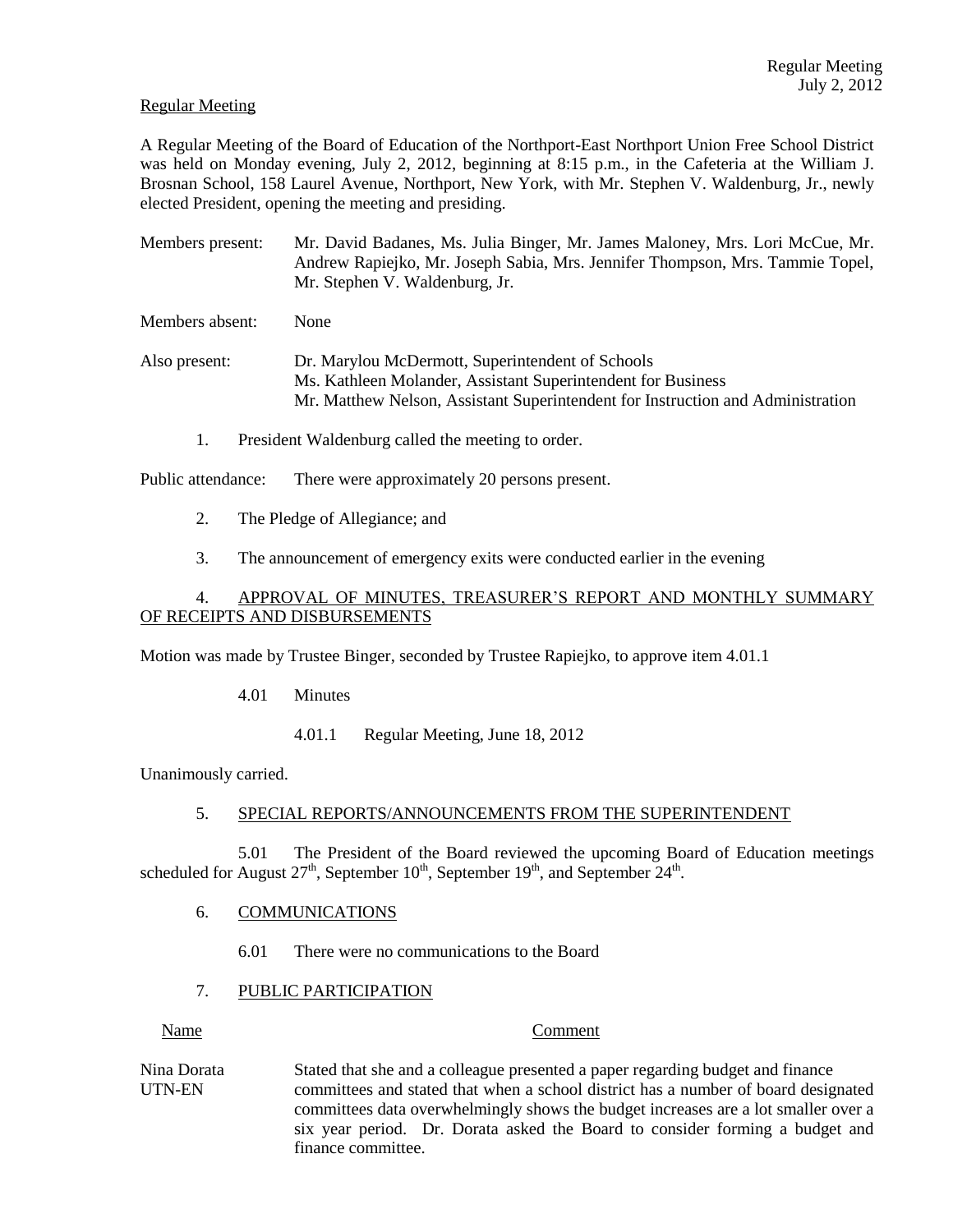There was a discussion among Board members regarding formation of committees. Trustee Thompson stated she called other district to find out what they are doing. Mrs. Thompson stated that the three districts she surveyed have all benefited from the concentrated efforts and noted that all three have budget committees.

President Waldenburg stated that the Board can certainly discuss and consider formation of committees, but the current Board policies regarding committees must be looked at. Mr. Waldenburg suggested that the policies be reviewed at the next Policy Committee Meeting.

Denise Mumm Stated that formation of a budget committee is not a new topic, noting that she UTN-EN brought it up when she was on the Board. Ms. Mumm stated that as a member of the UTN-EN she would be excited to have a budget and finance committee and that that it would be an act of transparency and good faith.

Motion was made by Trustee Thompson, seconded by Trustee Binger, to approve all items from 8.01.2 through all items under 9.0, including Supplemental 8.01.2 (Schedule B #33-35), Supplemental 8.01.4 (Schedule D), Supplemental 8.01.6 (Schedule M), and Supplemental items 9.09 through 9.13

### 8. SUPERINTENDENT'S REPORT, GENERAL - FOR BOARD ACTION

8.01 Personnel Schedules, each dated July 2, 2012, and each attached and made part of the official minutes:

| 8.01.2 Schedule B - Non-Instructional Staff (including Supplemental 8.01.2 - |
|------------------------------------------------------------------------------|
| $#33-35)$                                                                    |
| 8.01.3 Schedule C - Salary Transfers                                         |
| 8.01.4 Schedule D - Extra Pay (Including Supplemental 8.01.4)                |
| 8.01.5 Schedule J - Committee on Special Education                           |
| 8.01.6 Schedule M – Tenure (Including Supplemental 8.01.6)                   |
| 8.01.7 Schedule K - PDC NASA                                                 |

There was a brief discussion regarding the salary recommendations for the Supervisors and the percent increase.

President Waldenburg announced the appointment of Dr. Thomas Caramore as Interim Assistant Superintendent for Human Resources.

8.02 Approving the following resolution:

"IT IS HEREBY RESOLVED, that the title of Cynthia Fitzgerald shall be changed from Director of Pupil Personnel Services to Director of Student Support Services, and

IT IS FURTHER RESOLVED, that Cynthia Fitzgerald's duties and tenure status shall not be affected by said change in title"

- 8.03 Adopting the Schedule of Voting Details for the September 19, 2012 Vote
- 9. SUPERINTENDENT'S REPORT, FINANCIAL FOR BOARD ACTION
	- 9.01 Taking specified action on the following BIDS: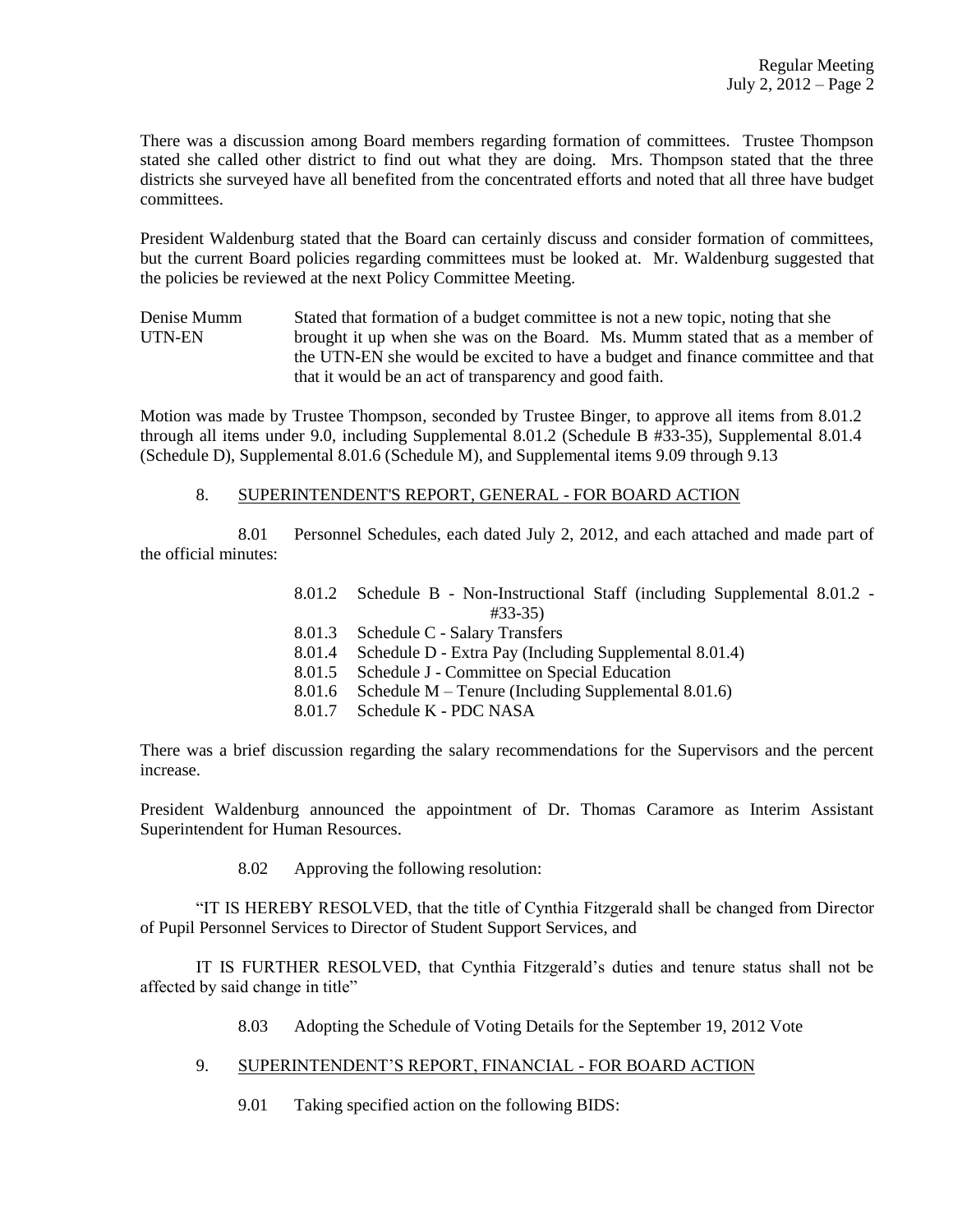#### TRANSPORTATION

9.01.1 Award – Transportation for District Students Attending Out-of-District Schools

#### BUILDINGS & GROUNDS

- 9.01.2 Award Boiler Replacement and Field Reconstruction/Irrigation at East Northport Middle School
- 9.01.3 Award Site Improvements at William J. Brosnan School
- 9.02 Approving the following resolution:

"RESOLVED, that the Board of Education accept the donation of \$712.35 toward the purchase of educational supplies for Northport Middle School and increase the 2012-2013 budget code A2110.5030.23.2802 by \$712.35 for this purpose.

RESOLVED, that the Board of Education hereby approves an increase in the revenue code A2705 of the 2012-2013 budget by \$712.35 with the understanding that this increase in revenue is the result of the Northport Middle School participation in the Stop and Shop A+ Bonus Bucks Program"

9.03 Approving an Agreement with The OMNI Group to perform 403(b) third party administration services for the 2012-2013 school year through Eastern Suffolk BOCES Request for Proposal #2011-034-0421

9.04 Approving an Extension of School Registration and Participation Agreement between the Northport-East Northport Union Free School District and MSG Varsity for an additional one year period through June 30, 2013

9.05 Approving an Application Service Provider Agreement between AssetWorks, Inc. and the Northport-East Northport Union Free School District

9.06 Approving a Consultant Services Contract between the Board of Education of the Northport-East Northport Union Free School District and The Long Island Home, d/b/a South Oaks Hospital for the period July 1, 2012 through June 30, 2013

9.07 Authorizing the Board President to sign a contract with the following school district to provide health services for Northport-East Northport students attending schools in that district during the 2011-2012 school year:

9.07.1 Mineola Union Free School District, one (1) student attending Solomon Schechter Day School @ \$658.00, totaling \$658.00

9.08 Approving transfer of general fund appropriations in the 2012-2013 budget

9.09 Approving the Nassau-Suffolk School Boards Association, Inc. 2012-2013 Annual Membership dues in the amount of \$3,600

- 9.10 Approving transfer of general fund appropriations in the 2011-2012 budget
- 9.11 Approving the following resolution:

"BE IT RESOLVED, that the Board of Education hereby approves the agreement with BBS Architects & Engineers, P.C. for the 2011-2012 capital improvement projects in accordance with the terms and conditions of Agreement attached hereto;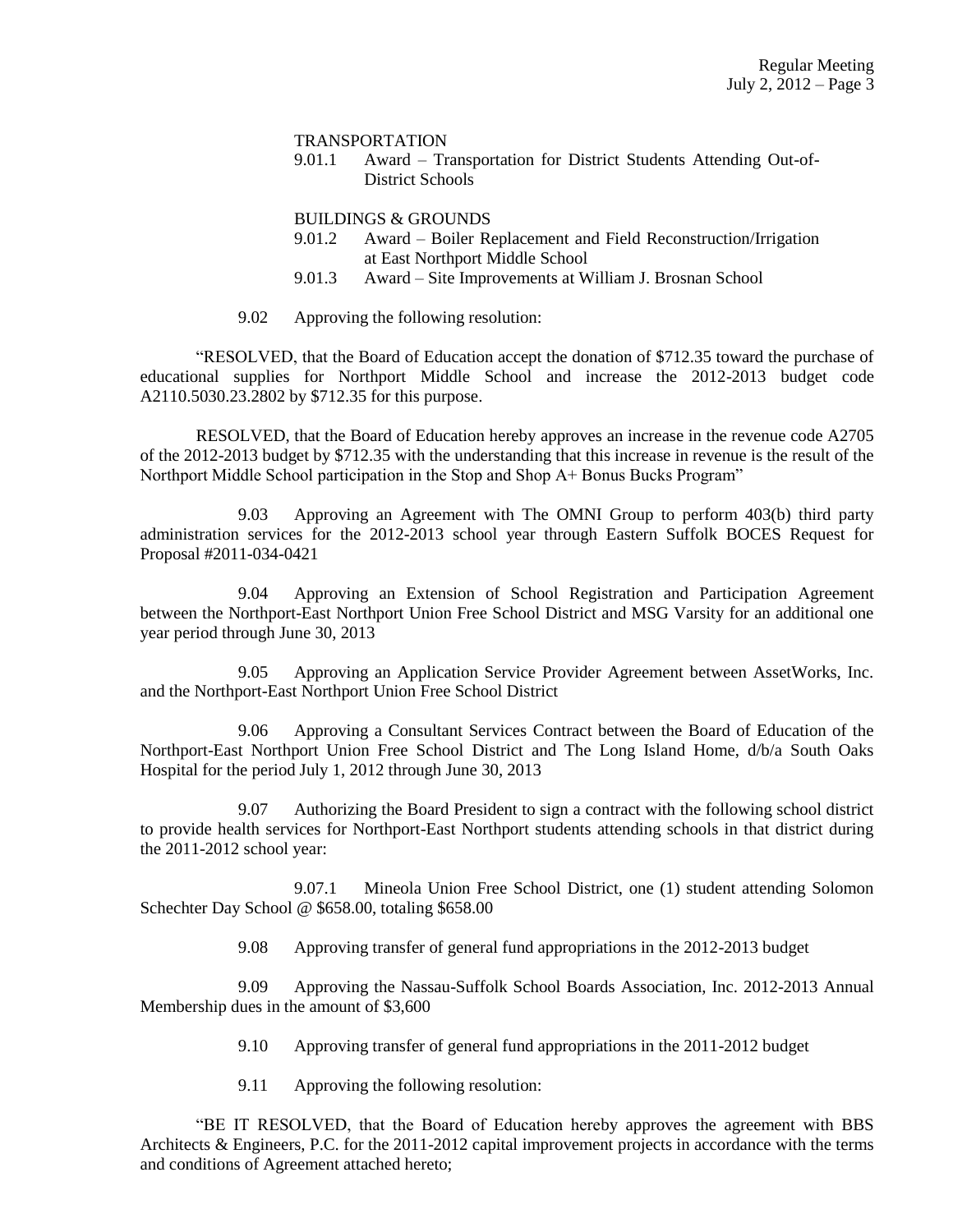BE IT FURTHER RESOLVED, that the Board of Education hereby authorizes the President of the Board of Education to execute said Agreement on behalf of the Board of Education"

9.12 Approving the following resolution:

"BE IT RESOLVED, that the Board of Education hereby approves the agreement with BBS Architects & Engineers, P.C. for the 2012-2013 capital improvement projects in accordance with the terms and conditions of Agreement attached hereto;

BE IT FURTHER RESOLVED, that the Board of Education hereby authorizes the President of the Board of Education to execute said Agreement on behalf of the Board of Education"

9.13 Approving the following resolution:

"BE IT RESOLVED, that the Board of Education hereby approves the agreement with Challenge Day for 2012-2013 in accordance with the terms and conditions of the Agreement attached hereto;

BE IT FURTHER RESOLVED, that the Board of Education hereby authorizes the President of the Board of Education to execute said Agreement on behalf of the Board of Education"

Vote on Trustee Thompson's motion to approve all items from 8.01.2 through all items under 9.0, including Supplemental 8.01.2 (Schedule B #33-35), Supplemental 8.01.4 (Schedule D), Supplemental 8.01.6 (Schedule M), and Supplemental items 9.09 through 9.13 was unanimously carried.

Motion was made by Trustee Binger, seconded by Trustee McCue, to approve item 8.01.1 (Schedule A) including Supplemental 8.01.1 (Schedule A #172-225)

8.01 Personnel Schedules, each dated July 2, 2012, and each attached and made part of the official minutes:

8.01.1 Schedule A - Certified Staff (including Supplemental 8.01.1 - #172-225)

Motion was made by Trustee Topel, seconded by Trustee Sabia, to severe item Page 13 of item 8.01.1 Schedule A.

Vote on Trustee Topel's motion was as follows:

YES: Mr. Badanes, Mr. Maloney, Mrs. McCue, Mr. Rapiejko, Mr. Sabia, Mrs. Thompson, Mrs. Topel NO: Mr. Waldenburg ABSENT: Ms. Binger

Motion passed.

Vote on Trustee Binger's motion to approve items 8.01.1 (Schedule A) including Supplemental 8.01.1 (Schedule A #172-225) and excluding severed item 8.01.1 (page 13) was unanimously carried.

Motion was made by Trustee Sabia, seconded by Trustee Topel, to approve item 8.01.1 (page 13).

There was a discussion regarding the percent increase in salaries for the administrations for the 2012-2013 school year, NASA salary schedules, longevity payments and Board Policy on administrative salaries. Dr. McDermott, Superintendent, stated that the salary increase averaged approximately 2.85%.